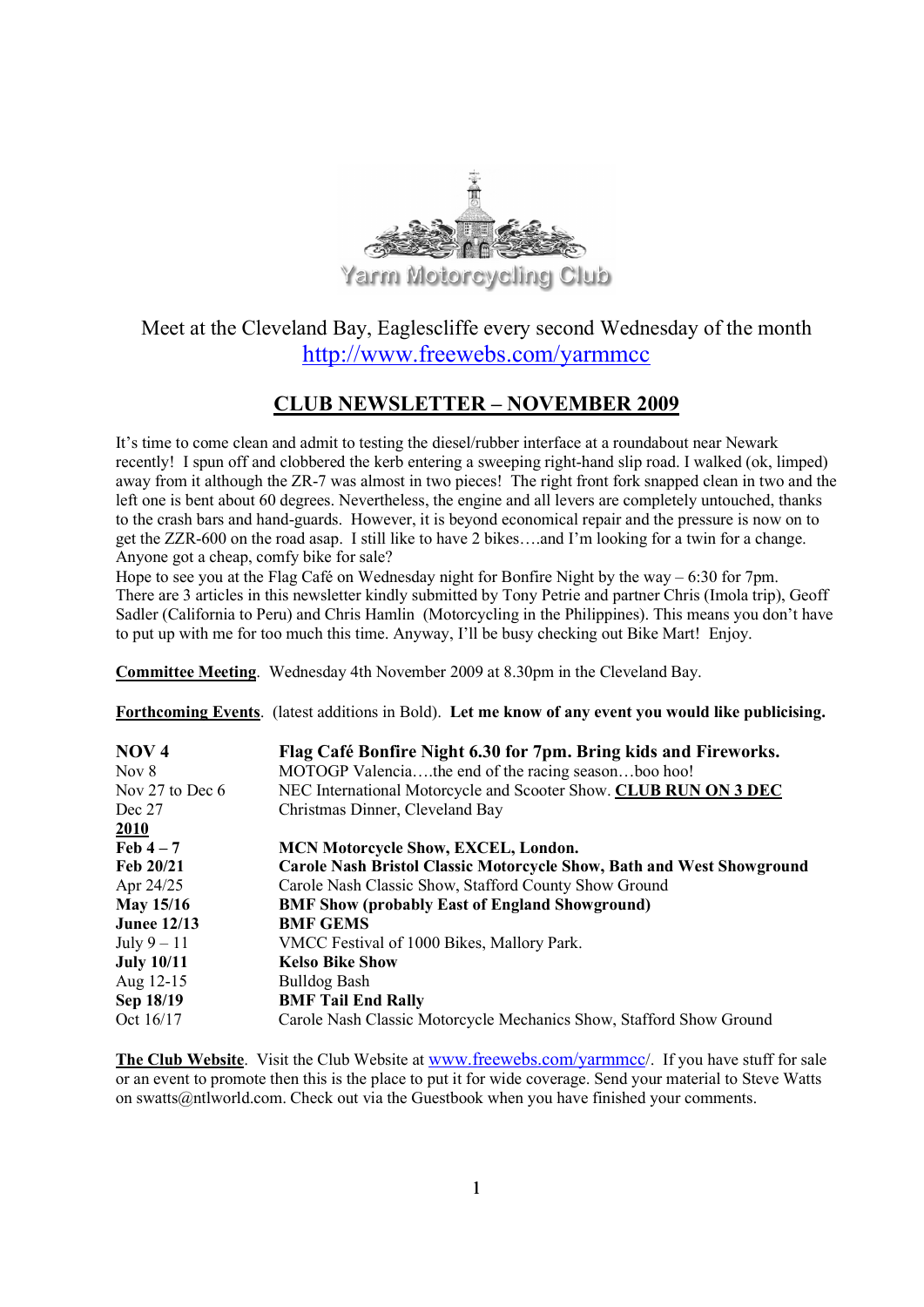Chris and Tony's Imola Trip, September '09 –by Chris Robinson. Tony and I took to the skies in September after bagging bargain flights from Birmingham to Bologna to co-incide with the World Superbike round at Imola. We drove to Birmingham on the Thursday and stayed at Travelodge overnight. We had a lovely meal in an 'all you can eat' buffet restaurant where the chefs cooked your food to order in front of you. We went to bed early as we had to be up at 4am to get to the airport, park the car and check in on time for our flight at 6.30am. Whilst standing in the queue waiting to board the plane we watched a man ahead of us trying to force his baggage into the size measurer so that he could take it on board. There were cheers from a group of lads that were sat in the bar area as the bag was finally squashed in there and the only problem now being for it to be hauled back out! Tony and I were both thinking how familiar this man looked but couldn't think why. It wasn't until later I asked if it was Ron Haslam. Tony didn't think so as why would he be on a low cost airline flight with us mere mortals?

 On arrival at Bologna we took a coach into the city centre and another to our campsite. After booking in and erecting the tent close to the amenities we went on a wander. Fed and watered we went off to bed ready for a day of walking around Bologna and seeing the sights the following day.

 Finally Sunday arrived and we joined our fellow race fans on our pilgrimage to Imola, a short train ride away from Bologna and a long walk up a very straight path from the station to the track. We bought tickets with no trouble at all and found a good spot to watch the racing from. The racing was excellent and the weather was a very comfortable 25 degrees. The man we saw on the flight out was there again on the return journey and lo and behold it was Ron after all!!

We both had a brilliant time but I have just one question to ask...Can anyone explain how I'm meant to use one of these?!!



It's easy. Can't believe Tony doesn't know what to do with a 'Poo Trough'!! You can put a large nail in the door frame then hang a loop of rope over the nail. You then hang on to the loop while you do the necessary. It worked for me ..once…then the nail pulled out and I sat in my own stuff! (Yuk). Alternatively you can stick your head down the hole, when you will be guaranteed to vomit!! (better).

It might have been better with a picture of Tony so that we could run a caption competition…but there again….there may be children reading this! (Ed)

For Sale: Yamaha FZ1 Fazer. 2006 model. Blue. 6200 miles. Fitted with Crash Bungs, Heated Grips, Belly pan and Fender Extender. Full Service History. Tax/MOT. Contact Dave on 01388 720601(H) or 07983525502 (M). Also contact Club Secretary – Brian.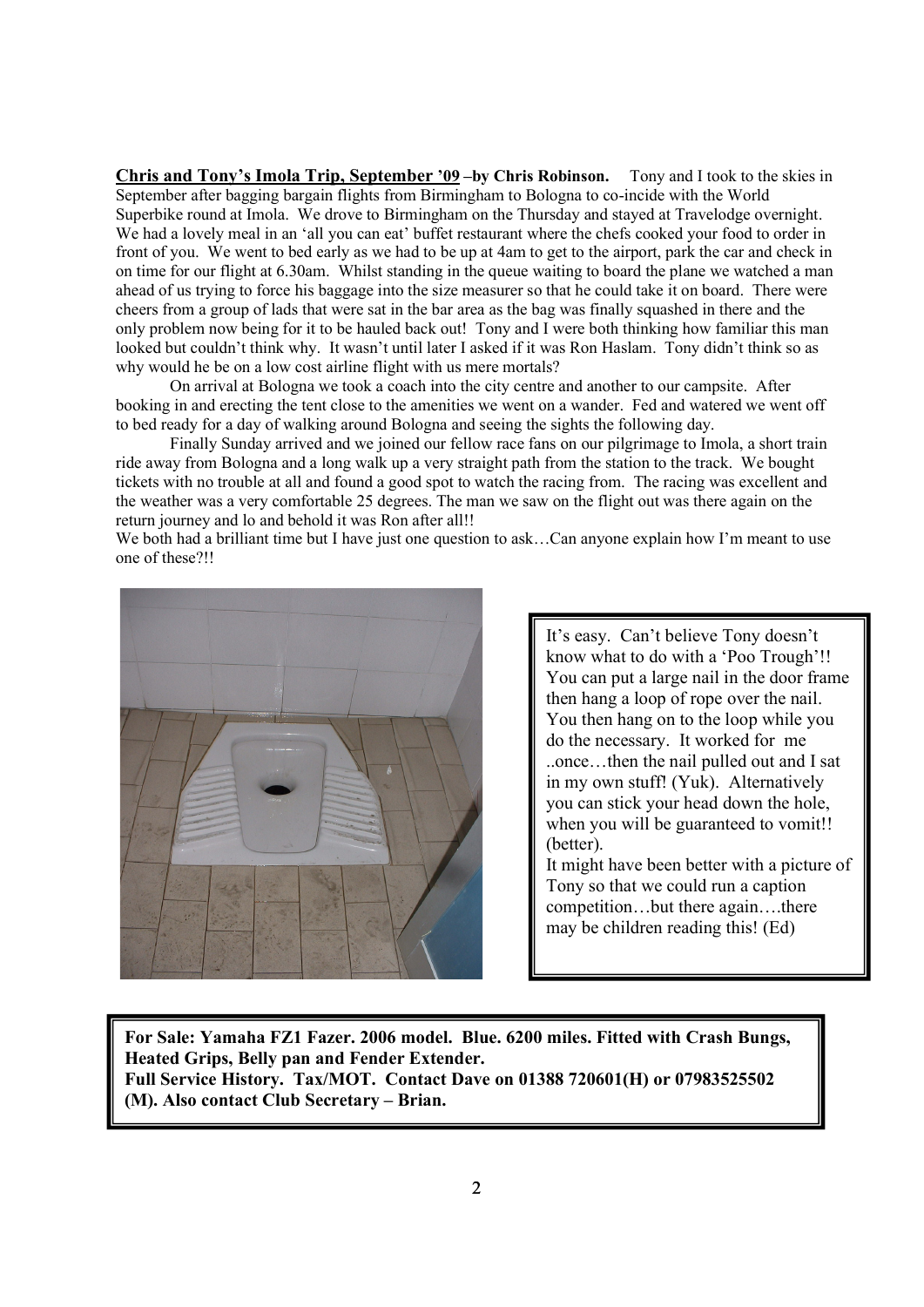# The Los Angeles to Lima Ride – September 2009 – Story by Geoff Sadler

Riders: Andrew Mitchell, age 52, specialising in border crossings, brake testing and cervichi. Max Hale, age 53, specialising in Zumo operation, interesting detours and currency exchange, Aaron Joos, age 41, specialising in windscreen testing and balloon hats,

 Geoff Sadler, age 53 and a 1/2, specialising in cultivating Peruvian amoebic diseases and ordering cervesa and the trip scribe.

Support Crew: Jacqui Hale specialising in radio-controlled overtaking on blind corners, Peruvian pottery and fridge magnets,

Oksana Drozdova specialising in mid-night swimming and photography, Nastia Zhizhinkina specialising in pisco sours, chicken bones and alpaca products.

# Thursday 3rd Sept.

The squad was finally drinking beer together shortly after 23.00 in the Best Western Hotel in Sunset Beach CA. Max and Jacqui, Aaron and Oksana flying in from Sakhalin, Andy from Holland and me from Qatar. The delights of Coors Light and beef jerky after a 16 hour flight, US Customs and a 100 Dollar taxi ride!

# Friday 4th Sept.

Found that my bike had not arrived but was assured it was on the Virgin flight ETA later that day and would be available for pick-up in the afternoon - not the news we wanted! We went to LAX Cargo Terminal and found the Virgin door. Was sent to US Customs to get the release forms and joined the queue. It was interesting to read the US Customs Service Charter and compare it with reality. Still no complaints as the process was relatively painless and it's not the most inspiring place to work.

Had great fun ripping into the packaging so carefully assembled by the people at James Cargo - it was like Christmas. Even the warehouse people joined in. Got the other bikes from storage and even managed to fit in a visit to REI, surely the best store in the whole world? We all bought kit and essentials and with our discount didn't have to pay any money. Surely the ultimate in customer satisfaction. Went to Mothers Bar for the start-of ride drink (last year's end of ride) to find Vanessa was not on-duty but her back to back was more than capable and there was no detrimental effect on the supply of beer!

## Saturday 5th Sept.

Los Angeles - Sonoya, Mexico - 430 miles. Riding out of LA, soon hit the freeway through southern California. Made good progress to the Mexican border. Decided to cross early and take the Mexican 'A' road that shadows the US border rather the main freeway. This was the first 'proper' border crossing so we didn't really know what to expect. We crossed the US border without even stopping, surely it couldn't be this easy? It wasn't but it wasn't too bad. Took us a couple of hours to wade through the paperwork for the bikes and riders. We set off just as a sandstorm started to blow, it was the front end of a weather system that had hit the Baja Peninsula and was heading our way. We were soon out of town but were getting well and truly sand blasted with the cross-wind plus the occasional off-road roadwork excursion to add to the fun! We rode out of the blast area after an hour and could start to appreciate the scenery. Lots of proper cowboy cacti and desert. We found a decent motel

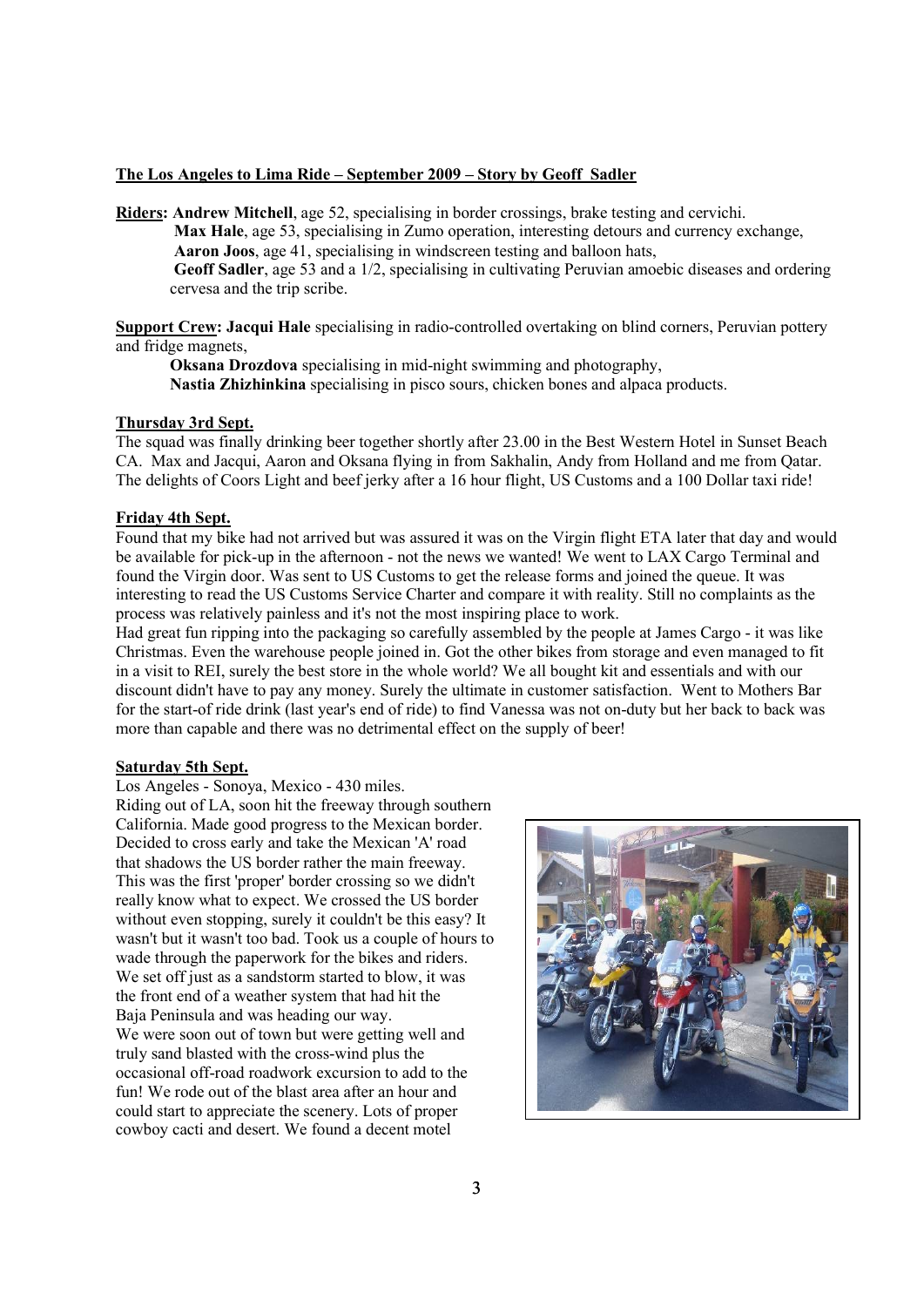in Sonoya and sat down drinking a beer and watching an Impressive electrical storm. The town was typical Mexican, complete with topes, dogs, lots of people and NOISE!

# Part 2 next month



The Flag Café. Laurence and Carol will give you a warm welcome when you call in the Flag Café near Seamer. The Café is open Wednesday evenings and during Saturday and Sunday daytime. Tel 07813 430710 for more information. It is not clear yet what the Winter schedule will be but I'll let you know as soon as I hear any news.

\_\_\_\_\_\_\_\_\_\_\_\_\_\_\_\_\_\_\_\_\_\_\_\_\_\_\_\_\_\_\_\_\_\_\_\_\_\_\_\_\_\_\_\_\_\_\_\_\_\_\_\_\_\_\_\_\_\_\_\_\_\_\_\_\_\_\_\_\_\_\_\_\_\_\_\_\_\_\_

FOR SALE Suzuki SV650S. '04 Registration. Blue. Only 2,800 miles. MOT and TAX. Comes with Optimate Charger and Paddock Stands. Yours for £2300. Please call Peter on 01642 730671 and negotiate!

Police Motorcycle Riders Handbook. I hold 2 copies of the latest edition of this well written and presented book. Please see me should you wish to borrow a copy.

 For Sale GIVI Top Box and 2 Side Panniers, with mountings to fit VFR 800. As new. £300. Tel: 07931816812 or contact Steve Griffiths 01642 350640.

Need Help with Your Computer. Quick, efficient service at very competitive prices assured. Contact Steve on 07765881062 or 01642 651086. Alternatively you can email Steve at swatts@ntlworld.com.

For Sale: 1 one-piece set of Figo leathers size 46. Red/Black & silver. Worn twice. Bargain at £80.00. See Tony Petrie for details/picture at Club meetings or call Brian (Secretary). Telephone no. at bottom of Newsletter.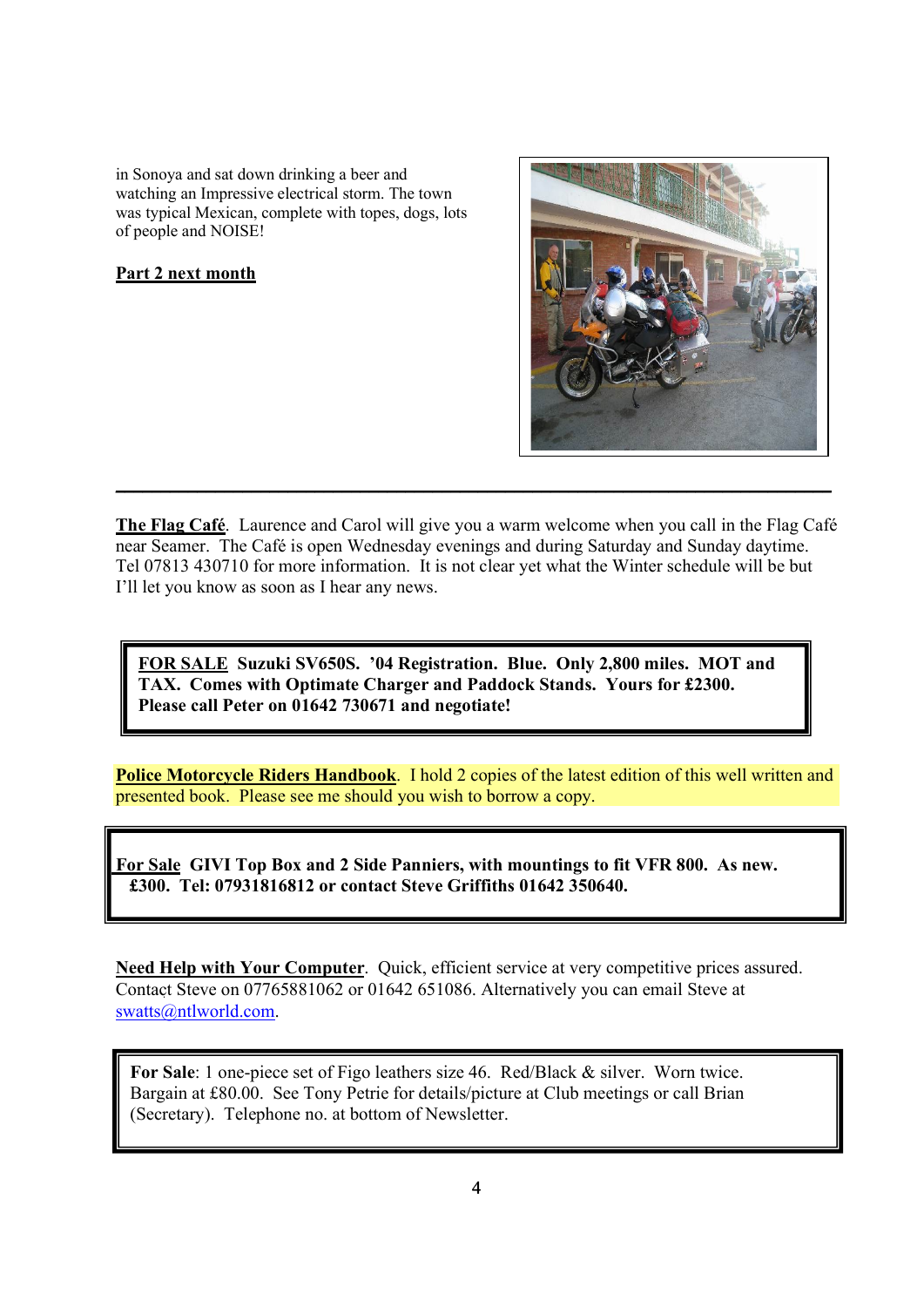# MOTORCYCLING IN THE PHILIPPINES Part 2 – Welcome to the Philippines

I am toying with the idea of setting up a classic bike touring company as few places can offer what the island of Luzon has in store. Where else could you tour rainforest, idyllic tropical beaches, mountains, heritage towns (built by the Spanish in 1700) and volcanoes in one week? Each rider would be looked after by a beautiful young Filipina hostess and…..but I'm dreaming now.

Last December Zenia and I travelled back to the Philippines for a brief holiday. The plan for getting to where Zenia lives, about 10 kilometres from Vigan City where the coach stops, was that a local tricycle from the village would meet us and run us home. It all seemed so simple until we arrived. The coach was late and the town deserted, with just faint music emanating from Karaoke bars nearby.

We found the tricycle parked some way away. In the sidecar completely drunk was the driver. Zenia questioned him in the local Ilocarno dialect. He had arrived six hours early when it was still light and gone for 'a quick half'. It turned out a pal had come with him although he had vanished. A quick search of the nearest Karaoke Bar produced the pal who was also drunk and glued to a young female. Things were not going well.

After efforts to sober them up, in my view with little effect, we had to decide what to do. It was not a very healthy place to hang around and no other transport was available. In the end we loaded the luggage and, with clear instructions to drive very slowly, we set off. The tricycle had no lights and I pointed this out to him. "No lights" he said, "Alex have light," whereupon the mate on the back produced a pencil torch from his pocket and waved the feeble glow in the direction we were travelling. What a nightmare. The torch was useless and the driver navigated by following the bumps caused by the road markings. There was a moon (thank God) and through the towns the odd street light provided some illumination. There were so many dead flies on the sidecar windscreen that it was useless to see where we were going. Maybe that was a blessing. Finally, we approached where we normally turn off for our village Manzante. Zenia, by this time, had had enough. She stopped the tricycle outside a large building at the edge of town. "Where are we" I enquired. "This is the Chief of Police house," she said and I am going to ask for his help. By this time I didn't care any more and an evening in the cells was preferable to the Russian roulette we were playing on the road. "Is this a good idea" I ventured but she was determined and rang the doorbell saying "I was at school with him". The tricycle driver meanwhile had slumped over his handlebars. About ten minutes later a Police Jeep pulled up with three heavily armed policemen inside. They "revived" the tricycle driver and told him to proceed down the lane and they would drive behind with their headlamps up to show the way. We covered the five kilometres to the house in this manner. It all looked safe enough to me as we were by now in the Police Jeep. It didn't help that our entire luggage fell off the tricycle halfway down the lane. We made it home and Zenia made coffee for everyone. Amazingly no one was arrested and the Police Jeep followed the tricycle driver back up the lane to show him the way to the main road. Such is life in the Philippines.

With the exception of the motorcycle-sidecar taxis the least popular place to ride a motorbike in the Philippines is on the roads. Roads are poorly maintained and crowded. People head for the sandy tracks to the beach and then ride the firm sand just above the breakers farthest reach. The surface is smooth and firm and 40mph is easily attainable.

These beaches stretch for 100's of kilometres down the Luzon coast, which borders the crystal blue waters of the South China Sea. When abreast of your destination you simply take the sandy lanes that leave the beach until tarmac roads lead you to the town centre. Zenia and I live in her house near the beach and all day the sound of motorbikes can be heard nearby. They frequently bog down in the soft dry sand at the top of the beach and you can hear them gunning their engines to get enough momentum to drift through.